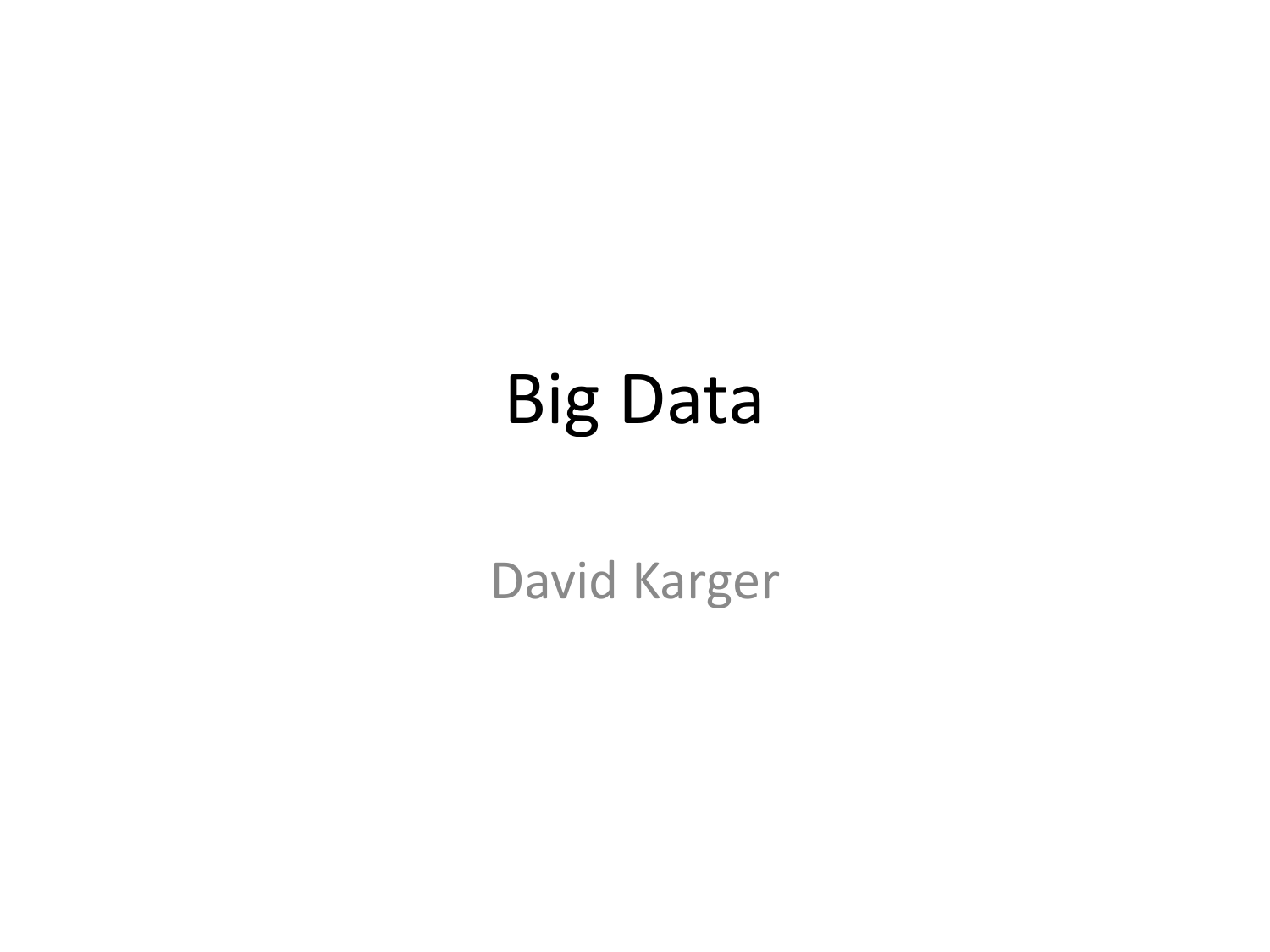## Somebody Else's Problem

David Karger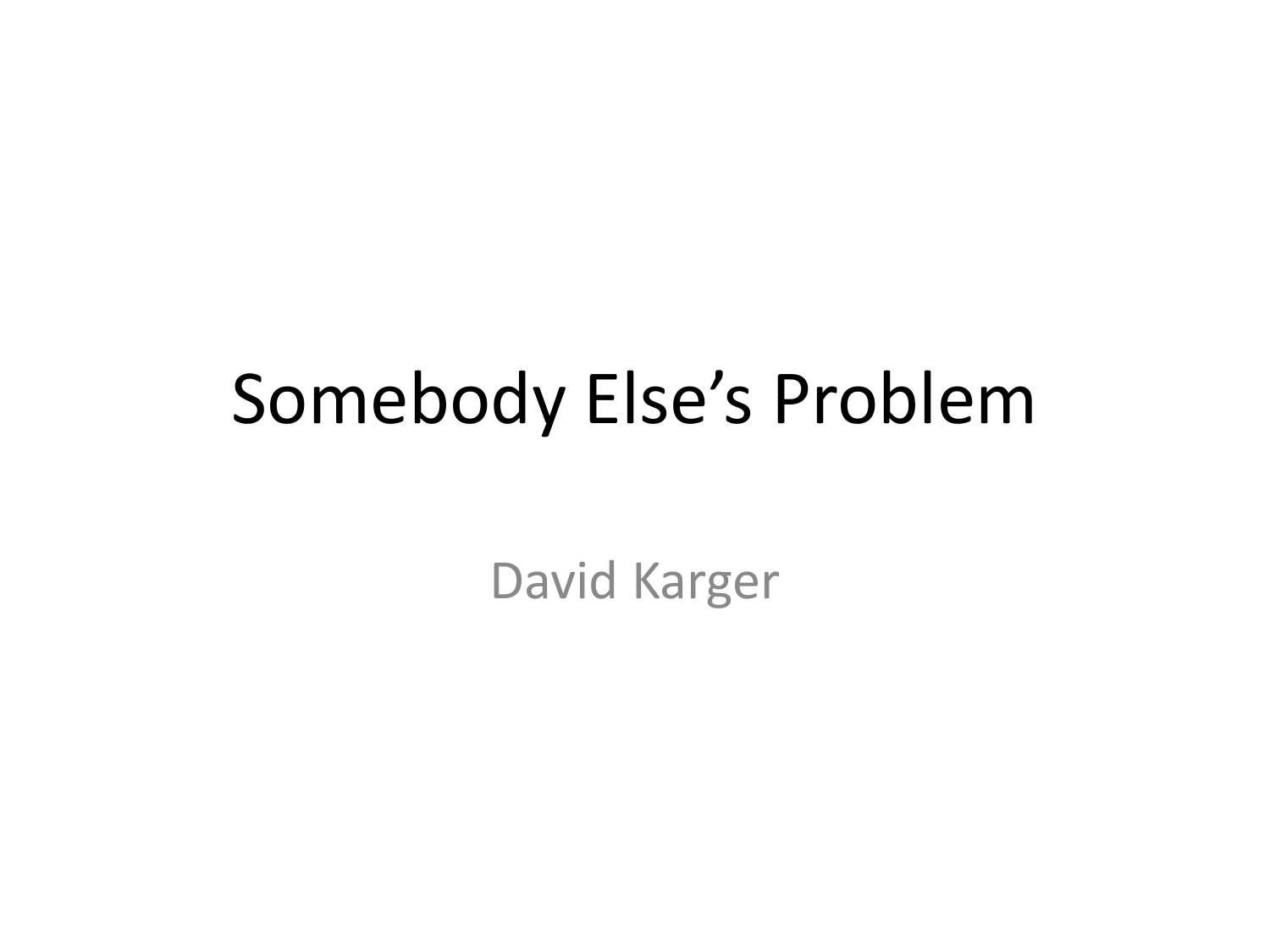# What is Big Data?

- Enthusiasm for power of data to provide insight
- Right at limits of what computers can handle
- Apply techniques that are trivial on small data
	- Nearest neighbor
	- Regression
	- Shortest paths
- Everything sacrificed for sake of performance
- Obvious tremendous potential
- Big numbers: interest/research/money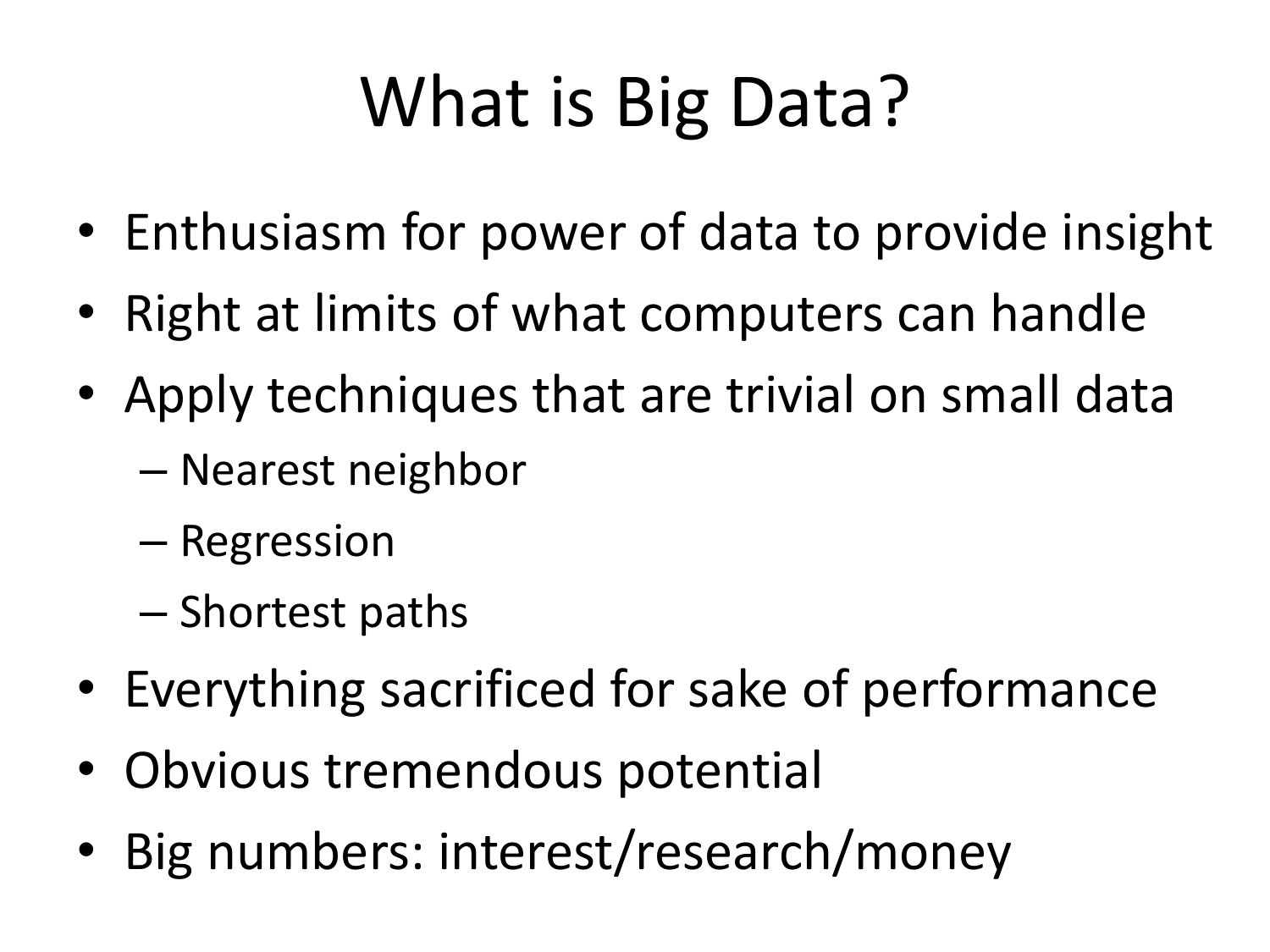#### What is the Semantic Web Angle?

Not Clear there is One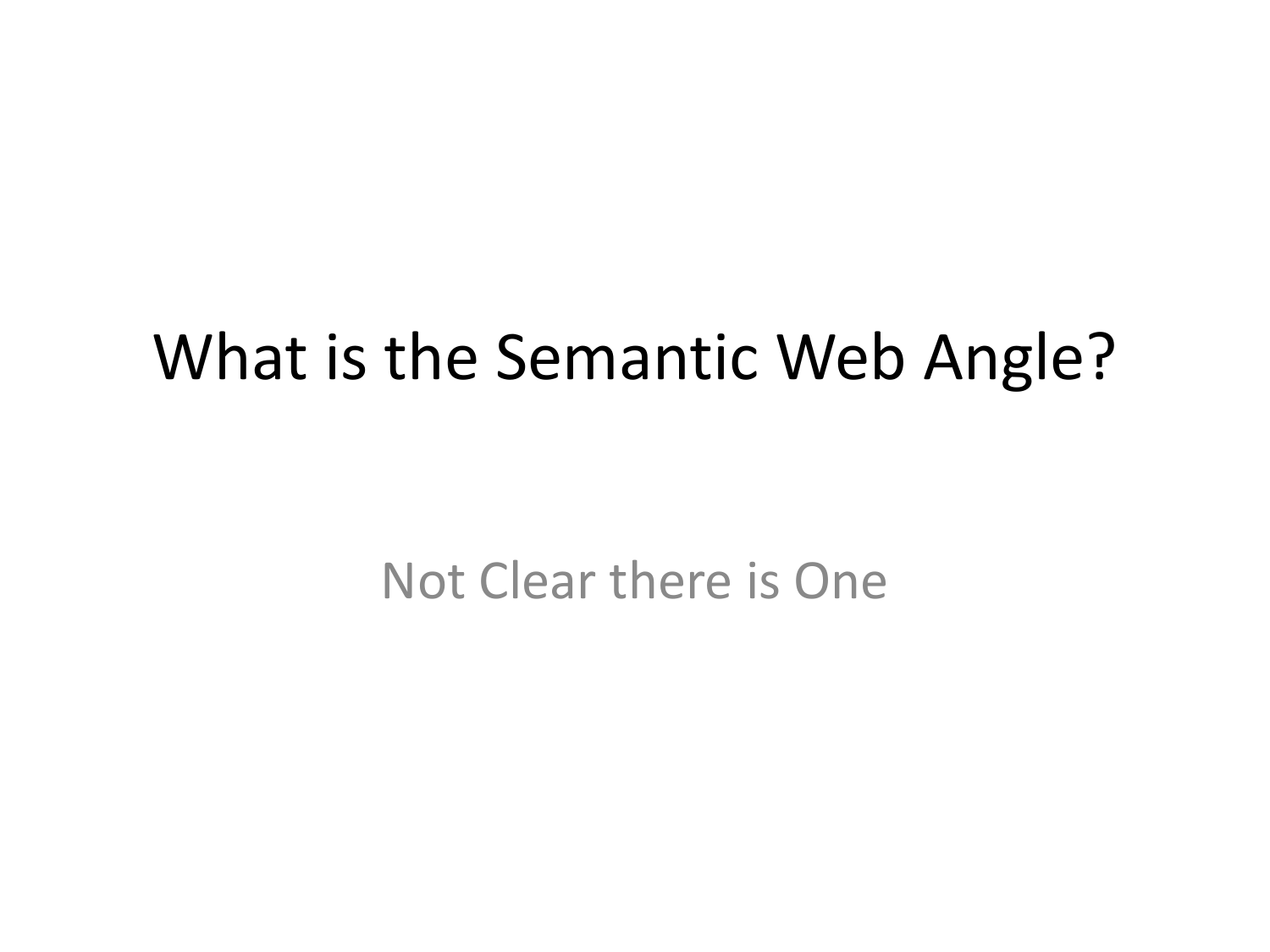# All About Performance

- Must manage data locally, not on web
- Performance is maximized by hard-coding
	- Removing unneeded generality from system
	- Anti Semantic Web
- SQL Databases with specific tables will outperform triple stores

– Orri: taking away the schema costs you 5x

- Specialized ML will outperform general ML
- Analysts will trade ease of use for performance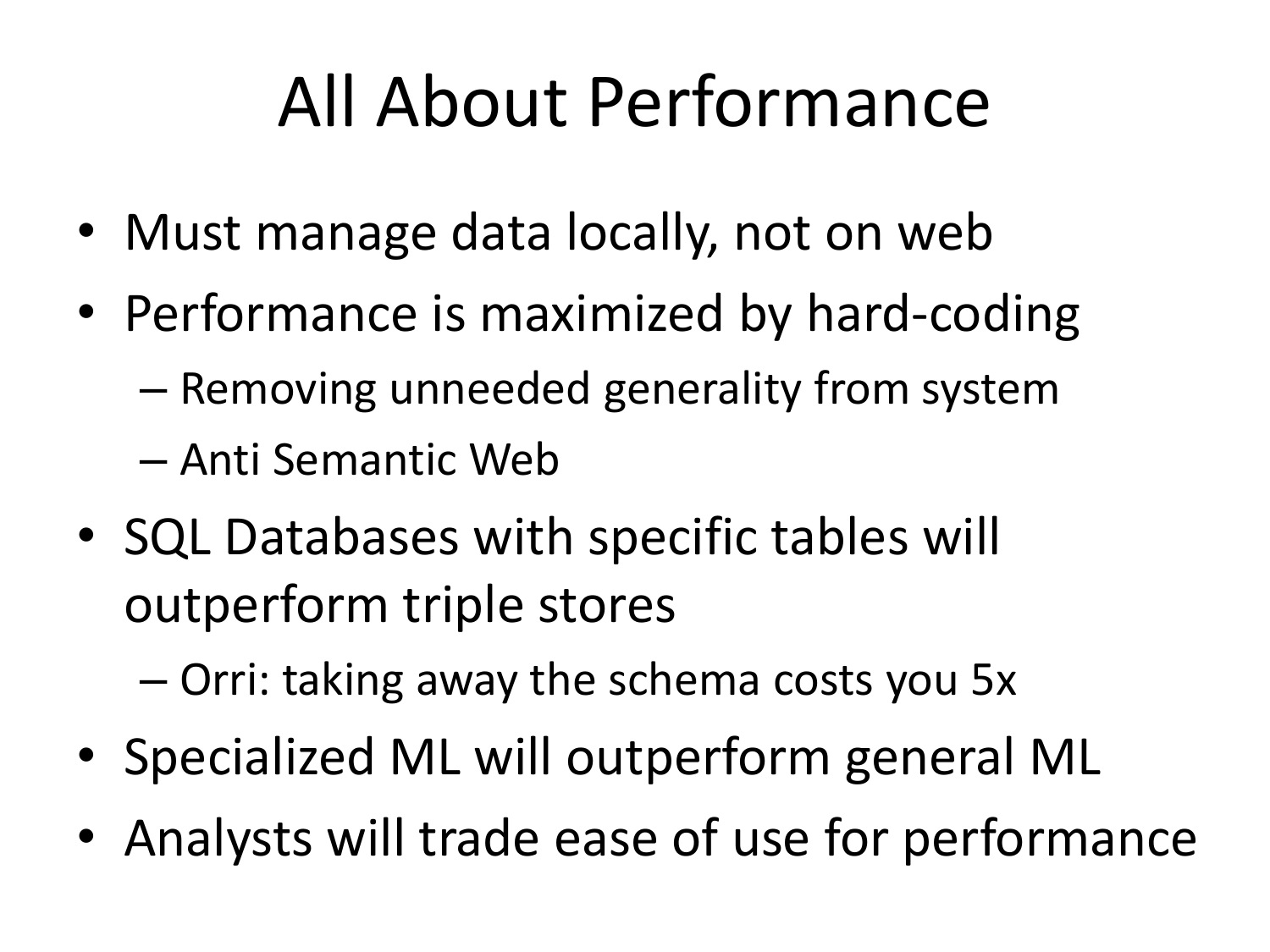## Data vs. Schema

- Semantic Web strength is mutable schemas
- Focus on richness of schematic structure
- In big data, ratio of schema to data goes to 0
- Arbitrarily difficult schema work (e.g. alignment, understanding) becomes negligible compared to data processing
- So SW addresses the unimportant piece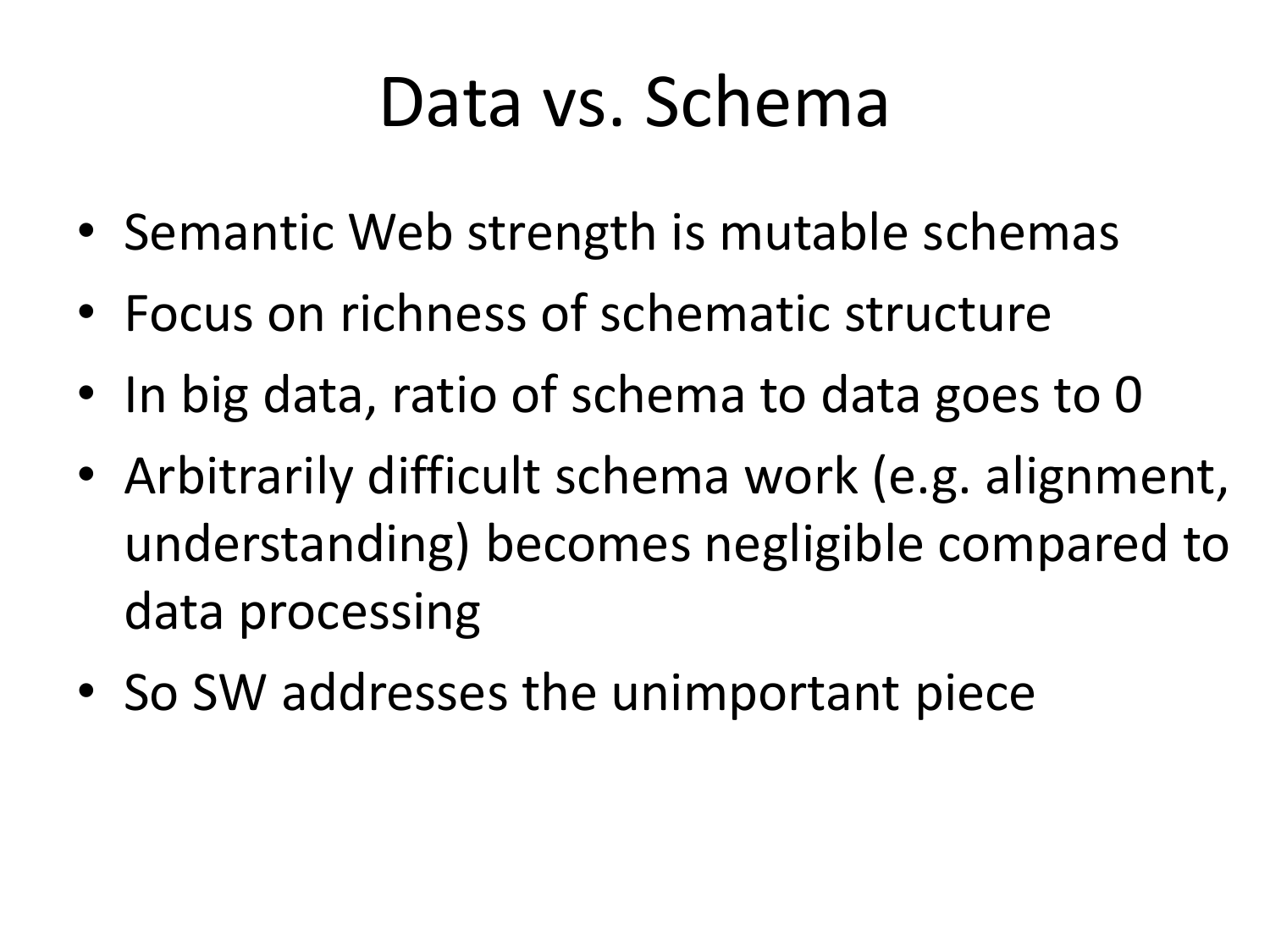# Unity

• Given critical role of databases, tackling big data outside their community will fragment the work and make it less effective

– Publish in SIGMOD/VLDB!

• Given critical role of machine learning, tackling text mining outside their community will fragment the work and make it less effective

– Publish in NAACL/KDE!